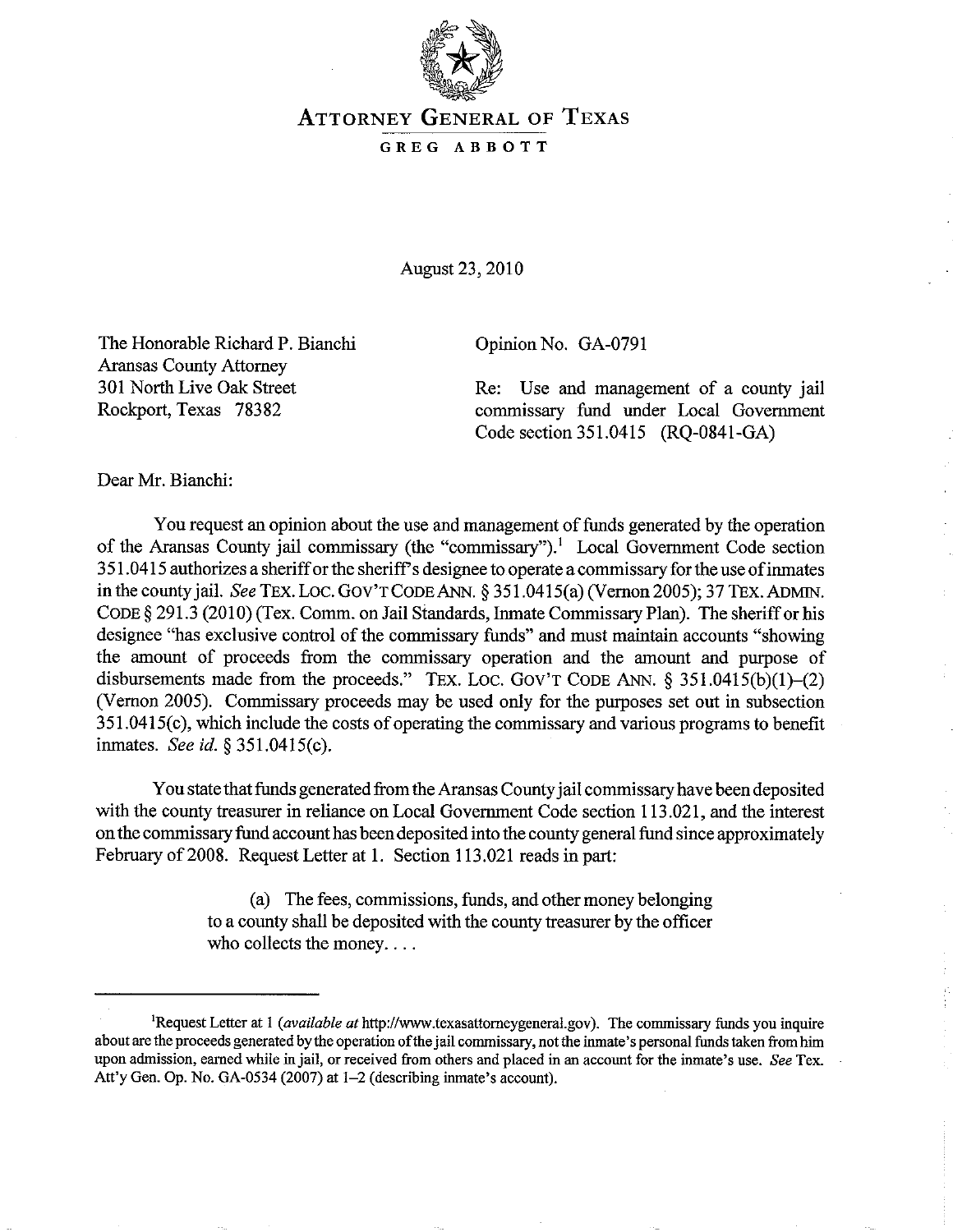(b) The county treasurer shall deposit the money in the county depository in a special fund to the credit of the officer who collected the money....

( c) The interest accruing on the money in the special fund is for the benefit of the county in accordance with other law.

## TEX. LOC. GOV'T CODE ANN. § 113.021 (Vernon 2008).

You suggest that there is a conflict between the requirements of section 113.021 and the sheriffs "exclusive control of the commissary funds" under section 351.0415. Request Letter at 1-2. You wish to know whether the proceeds of the commissary operation are "funds belonging to the county" within Local Government Code section 113.021. *Id.* 

Not all funds held by a county officer in his or her official capacity are funds "belong[ing] to the county." *See* Tex. Att'y Gen. Op. Nos. GA-0704 (2009) at 1-2 (stating that Local Government Code section 115.901(a) authorizes the county auditor to examine the accounts of county officers, whether or not they relate to money belonging to the county); JM-1263 (1990) at 2-3 n.2 (stating that Local Government Code section 112.001 does not authorize a county auditor to adopt regulations with respect to funds and fees that do not belong to the county). We consider whether the commissary fund is a fund "belonging to a county" within the meaning of section 113 .021. TEx. Loc. GOV'T CODE ANN. § 113.021 (Vernon 2008).

First, pursuant to the express terms of section 351.0415(c), the commissary fund must be used to benefit inmates of the county jail. *See id.* § 351.0415(c) (Vernon 2005);<sup>2</sup> see also Tex. Att'y Gen. Op. No. MW-143 (1980) at 2 (stating that all profits from operating a jail commissary must be spent for the "benefit, education, and welfare" of jail imnates). Thus, the proceeds from operating the commissary are funds held by the sheriff for the benefit of a specific group of persons.

Second, the sheriff or his designee "shall maintain commissary accounts showing the amount of proceeds from the commissary operation and the amount and purpose of disbursements made from the proceeds." TEx. Loc. GOV'T CODE ANN. § 351.0415(b)(2) (Vernon 2005); *see also Mills* v. *State*, 941 S.W.2d 204, 206 (Tex. App.—Corpus Christi 1996, pet. ref'd) (stating that the county auditor met with the sheriff to explain accounting procedures and record keeping for the proposed jail commissary). In contrast, the county auditor ordinarily maintains "an account for each county, district, or state officer authorized or required by law to receive or collect money ... that is intended for the use of the county or that belongs to the county." TEx. Loc. GOV'T CODE ANN. § 112.005(a)

<sup>&#</sup>x27;Commissary proceeds may be used only for an educational or recreational program and religious or rehabilitative counseling; clothing, writing materials, and hygiene supplies for inmates; an educational and a law library for use of inmates; funding physical plant improvements, technology, equipment, programs, services, and activities that provide for the well-being, health, safety, and security of the inmates and the facility; and the expenses of operating the commissary. TEx. Loc. GOV'T CODE ANN. § 351.0415(c) (Vernon 2005). "A commissioners court may not use commissary proceeds to fund the budgetary operating expenses of a county jail." *Id.*  $\S 351.0415(g)$ .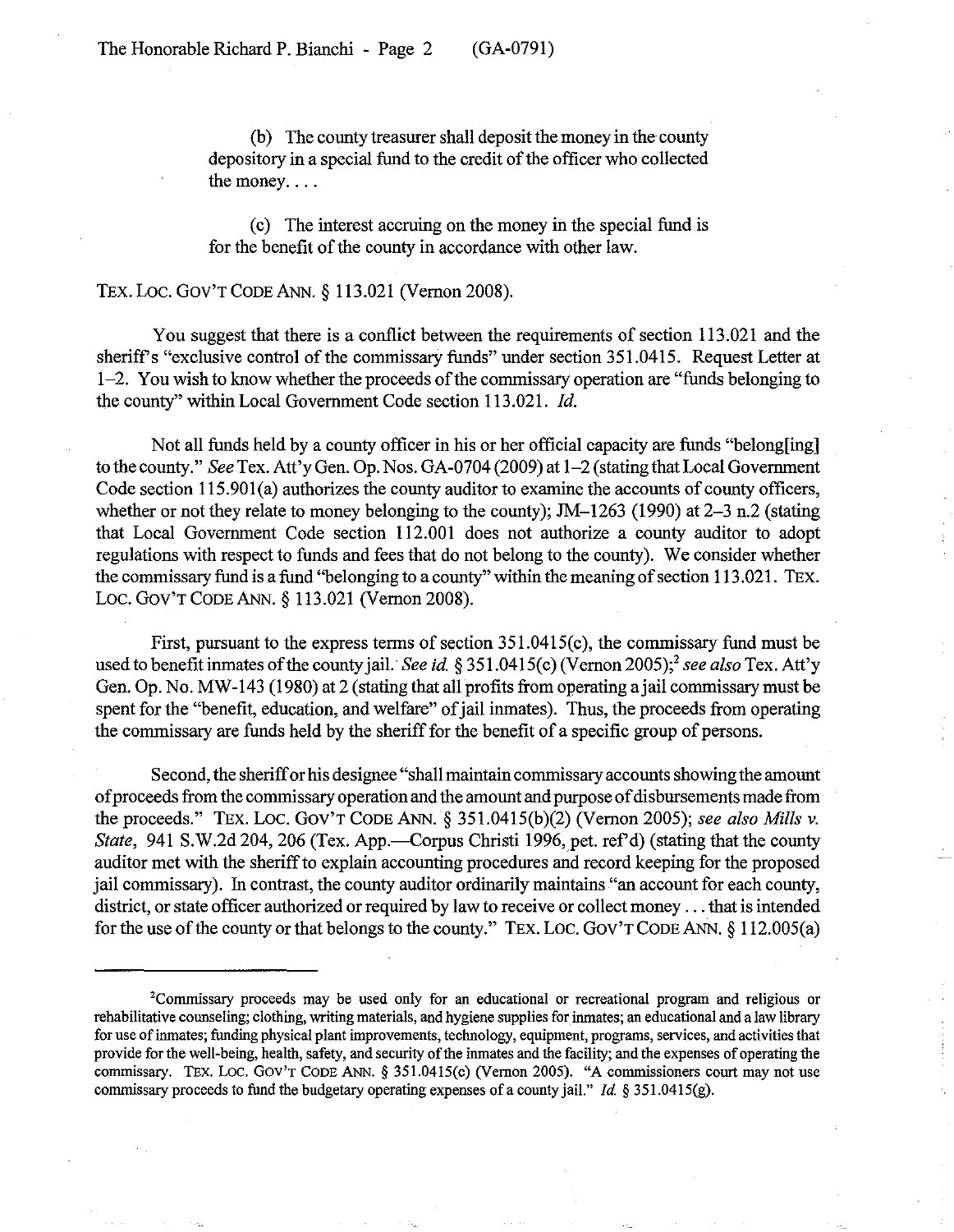(Vernon 2008);3 *see also id.* § 112.002 (authorizing the county auditor to regulate collection and accounting of funds that belong to the county). The sheriff is thus authorized to maintain commissary accounts, just as a justice of the peace is authorized to place restitution on a hot check in a separate bank account not subject to the county auditor's regulation, because the restitution does not belong to the county but to the holder of the dishonored check. *See* Tex. Att'y Gen. Op. No. DM-396 (1996) at 4.

Third, section 351.0415 expressly grants the sheriff or his designee "exclusive control" of the commissary funds. TEx. Loc. GOY'T CODE ANN. § 351.0415(b)(1) (Vernon 2005). We give the term "exclusive control" its plain meeting. *See* TEx. GOy'TCODEANN. § 311.011 (Vernon 2005). The term "exclusive" has been defined as "vested in one person alone." *See Kinnard* v. *Circle K Stores, Inc.*, 966 S.W.2d 613, 617 (Tex. App.—San Antonio 1998, no pet.). This office has defined "control" for purposes of Local Govemment Code section 351.0415 as "the function or power of directing and regulating; domination, command, sway." Tex. Att'y Gen. Op. No. JC-0122 (1999) at 4. Thus, the authority to direct and regulate the commissary fund is vested solely in the sheriff, subject to the limits found in section 351.0415. *See* TEx. Loc. GOy'TCODEANN. § 351.0415(b)(l) (Vernon 2005); *see also Mills,* 941 S. W.2d at 208 (stating that commissary proceeds are "maintained by the Sheriff's Department").

This office determined in Attorney General Opinion JC-0122 that purchases from jailcommissary proceeds are not subject to the competitive procurement requirements in the County Purchasing Act, Local Govemment Code chapter 262, subchapter C (the "Act"). *See* Tex. Att'y Gen. Op. No. JC-0122 (1999) at 4. The opinion, noting that the Act applied only to purchases by the commissioners court, concluded that the sheriff's "exclusive control" of the commissary funds meant that his or her purchases from jail commissary proceeds were not subject to the Act. *See id.*  (citing Texas Local Govemment Code section 351.0415). In reaching its conclusion, Attorney General Opinion JC-0122 stated that the fund created by Local Government Code section 351.0415 appeared "to be outside of 'county funds' for some or all purposes." *Id.* at 3; *see* Tex. Att'y Gen. Op. Nos. GA-0364 (2005) at 6 (constable may retain a fee for delivering a notice to vacate premises); DM-396 (1996) at 3 (restitution on a dishonored check made to a justice of the peace belongs to the holder of the dishonored check and does not belong to the county); *see also* Tex. Att'y Gen. Op. No. JC-0062 (1999) at 2 (fees collected by a prosecutor for processing "hot checks" are "money belonging to the county" within Local Government Code section 113.021(c)). In our opinion, the sheriff's "exclusive control" of the commissary fund also means that the sheriff retains custody of the fund instead of having to deposit it with the county treasurer pursuant to section 113.021(a).

<sup>&#</sup>x27;The county auditor must examine the commissary accounts at least annually if the sheriff supervises the jail. *See* TEx. Loc. Gov'T CODE ANN. § 351.0415(d) (Vernon 2005). A private vendor operating a detention facility must have the commissary accounts examined by an independent auditor at least annually. *See id.* § 351.0415(e); *see also* Tex. Att'y Gen. Op. No. GA-0704 (2009) at 1-2 (concluding that Local Government Code section 115.901(a) requires the auditor to examine all accounts held by the sheriff in his official capacity, not merely county records held by the sheriff).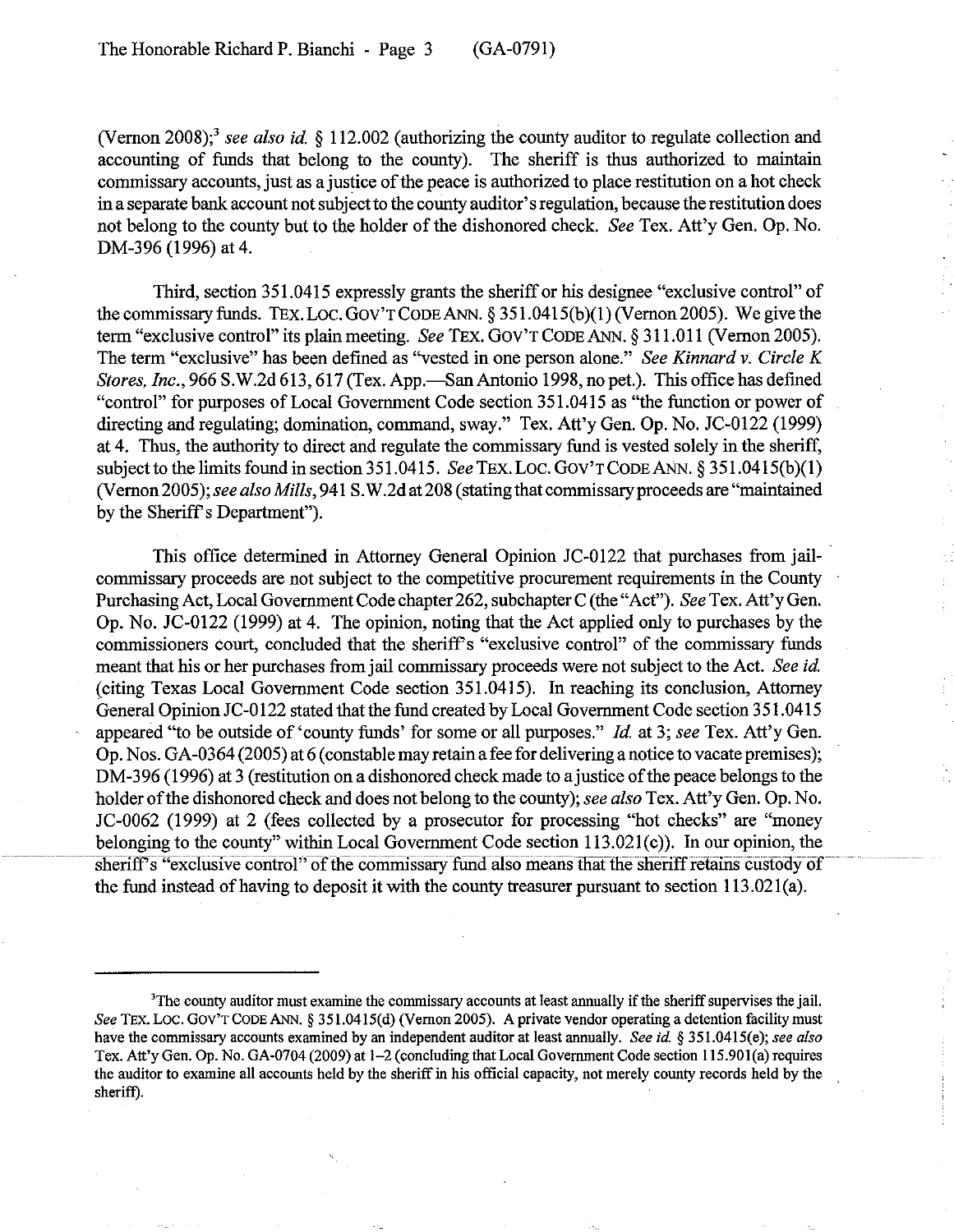You also ask whether the interest accruing on the commissary fund belongs to the county or to the commissary fund. Request Letter at 1. Texas courts follow the common-law rule that interest follows principal. *See Phillips* v. *Washington Legal Found.,* 524 U.S. 156, 165--66 (1998); *Sellers*  v. *Harris County,* 483 S.W.2d 242, 243 (Tex. 1972); *Lawson* v. *Baker,* 220 S.W. 260, 272 (Tex. Civ. App.—Austin 1920, writ ref'd). As the Texas Supreme Court has stated, " $I$ ilnterest ... is an increment that accrues" to the principal fund earning it and, unless lawfully separated from the principal, becomes part of the principal. *Sellers*, 483 S.W.2d at 243. Section 113.021(c), in providing that the interest on "money belonging to a county" will be "for the benefit of the county," separates interest from the principal of money that belongs to the county. *See* TEx. Loc. GOV'T CODEANN. § 113.021(a), (c) (Vernon 2008). Because we have concluded that commissary proceeds are not funds "belonging to a county" under section 1l3. 021 (a), any interest earned on these proceeds would not be severed from principal pursuant to section 1l3.021(c) and would instead remain part of the commissary fund. Accordingly, interest on the commissary fund remains with the fund.